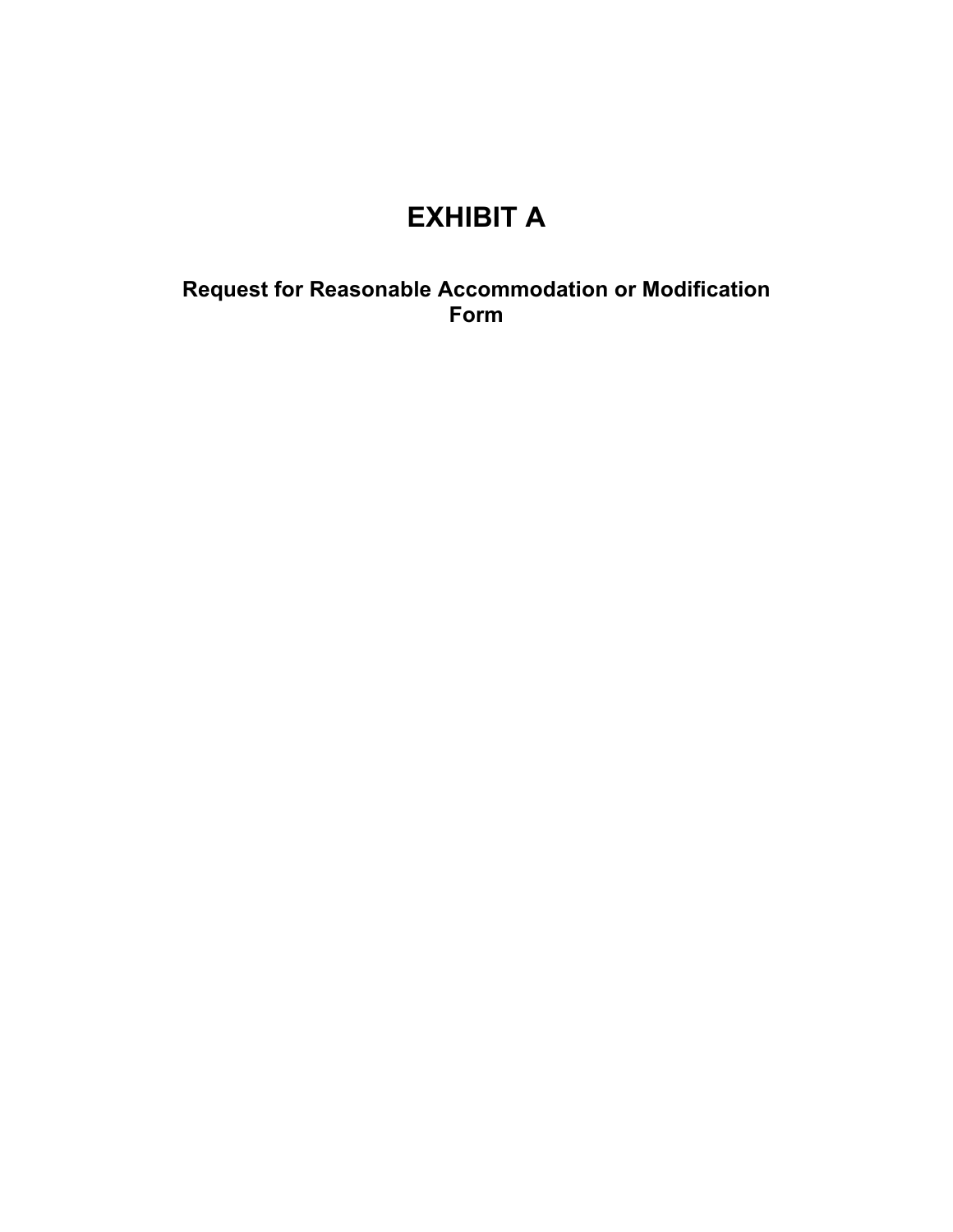### **REQUEST FOR REASONABLE ACCOMMODATION/MODIFICATION**

| The purpose of this form is to facilitate a request for a reasonable accommodation or modification. The RA<br>Coordinator will assist the requestor in filling out the form. Any requests made orally have been transcribed by the RA<br>Coordinator onto this form. |  |  |  |  |
|----------------------------------------------------------------------------------------------------------------------------------------------------------------------------------------------------------------------------------------------------------------------|--|--|--|--|
| DATE:                                                                                                                                                                                                                                                                |  |  |  |  |
| What is the person with a disability's relationship to the Co-operative?                                                                                                                                                                                             |  |  |  |  |
| Member<br>Prospective Member<br>Individual Whose Name is on the Occupancy List<br><b>Resident</b><br>Guest                                                                                                                                                           |  |  |  |  |
| <b>Contact Information for</b><br>Individual with a Disability:                                                                                                                                                                                                      |  |  |  |  |
| Name:                                                                                                                                                                                                                                                                |  |  |  |  |
| <b>Address:</b>                                                                                                                                                                                                                                                      |  |  |  |  |
| <b>Telephone Number:</b>                                                                                                                                                                                                                                             |  |  |  |  |
| <b>Email Address:</b>                                                                                                                                                                                                                                                |  |  |  |  |
| <b>Contact Information for</b><br><b>Requestor (if not individual</b><br>with a disability)                                                                                                                                                                          |  |  |  |  |
| Name:                                                                                                                                                                                                                                                                |  |  |  |  |
| <b>Address:</b>                                                                                                                                                                                                                                                      |  |  |  |  |
| <b>Telephone Number:</b>                                                                                                                                                                                                                                             |  |  |  |  |
| <b>Email Address:</b>                                                                                                                                                                                                                                                |  |  |  |  |
| <b>Contact Information for</b><br><b>Member or Prospective</b><br><b>Member</b><br>Name:                                                                                                                                                                             |  |  |  |  |
| <b>Address:</b>                                                                                                                                                                                                                                                      |  |  |  |  |
| <b>Telephone Number:</b>                                                                                                                                                                                                                                             |  |  |  |  |

**Telephone Number:**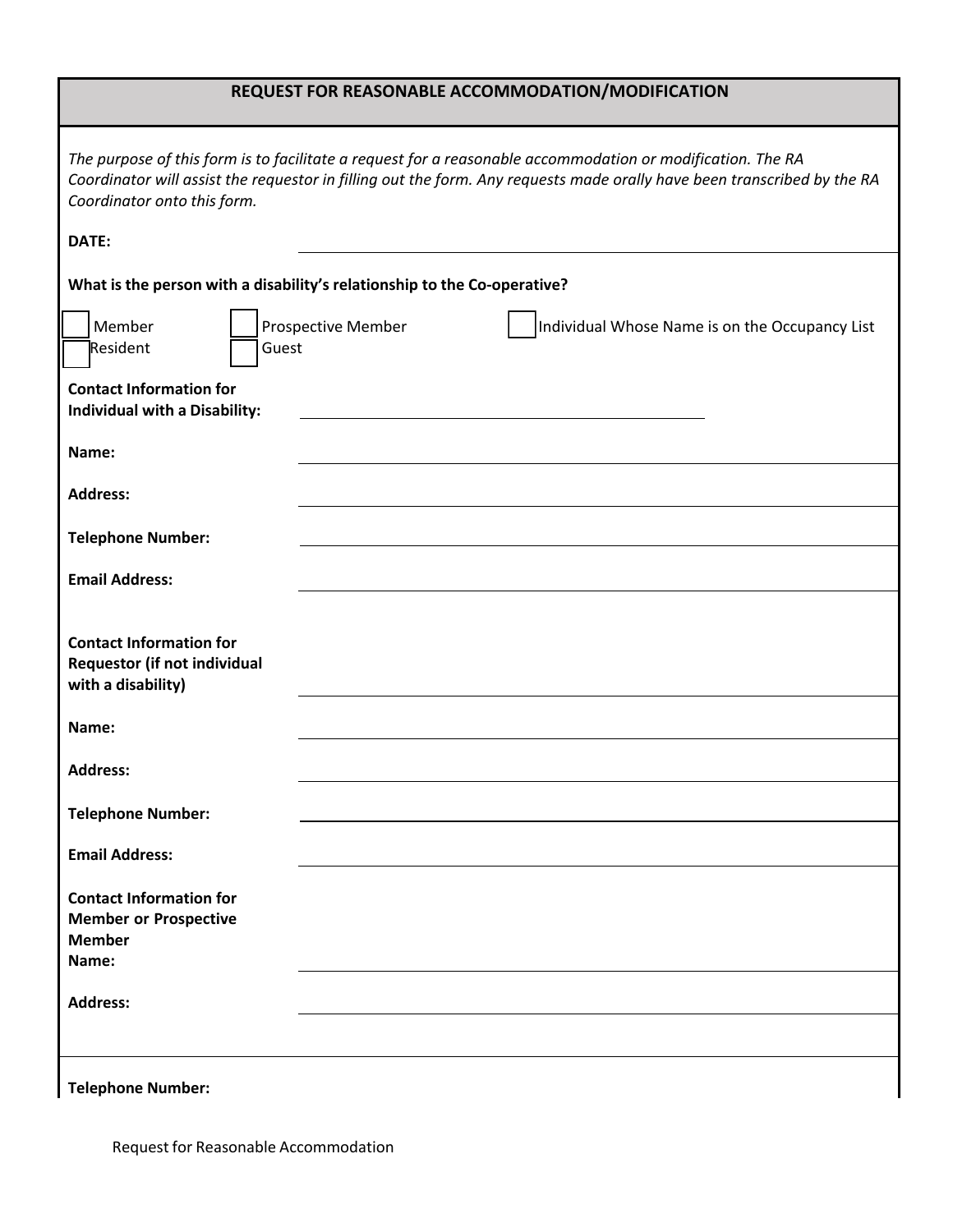| <b>Email Address:</b>                                                                                                           |                                                    |
|---------------------------------------------------------------------------------------------------------------------------------|----------------------------------------------------|
| <b>Accommodation/Modification</b><br><b>Proposed (including the barrier</b><br>to enjoyment of premises or<br>common use areas) |                                                    |
|                                                                                                                                 |                                                    |
|                                                                                                                                 |                                                    |
|                                                                                                                                 |                                                    |
|                                                                                                                                 |                                                    |
|                                                                                                                                 |                                                    |
|                                                                                                                                 |                                                    |
|                                                                                                                                 |                                                    |
|                                                                                                                                 |                                                    |
| <b>Relationship Between the</b><br><b>Disability and the Need for the</b><br><b>Proposed Accommodation:</b>                     |                                                    |
|                                                                                                                                 |                                                    |
|                                                                                                                                 |                                                    |
|                                                                                                                                 |                                                    |
|                                                                                                                                 |                                                    |
|                                                                                                                                 |                                                    |
|                                                                                                                                 | <b>ADDITIONAL INFORMATION (CASE BY CASE BASIS)</b> |
| <b>Supporting Information to</b><br>Verify the Disability (if not<br>apparent):                                                 |                                                    |
|                                                                                                                                 |                                                    |
|                                                                                                                                 |                                                    |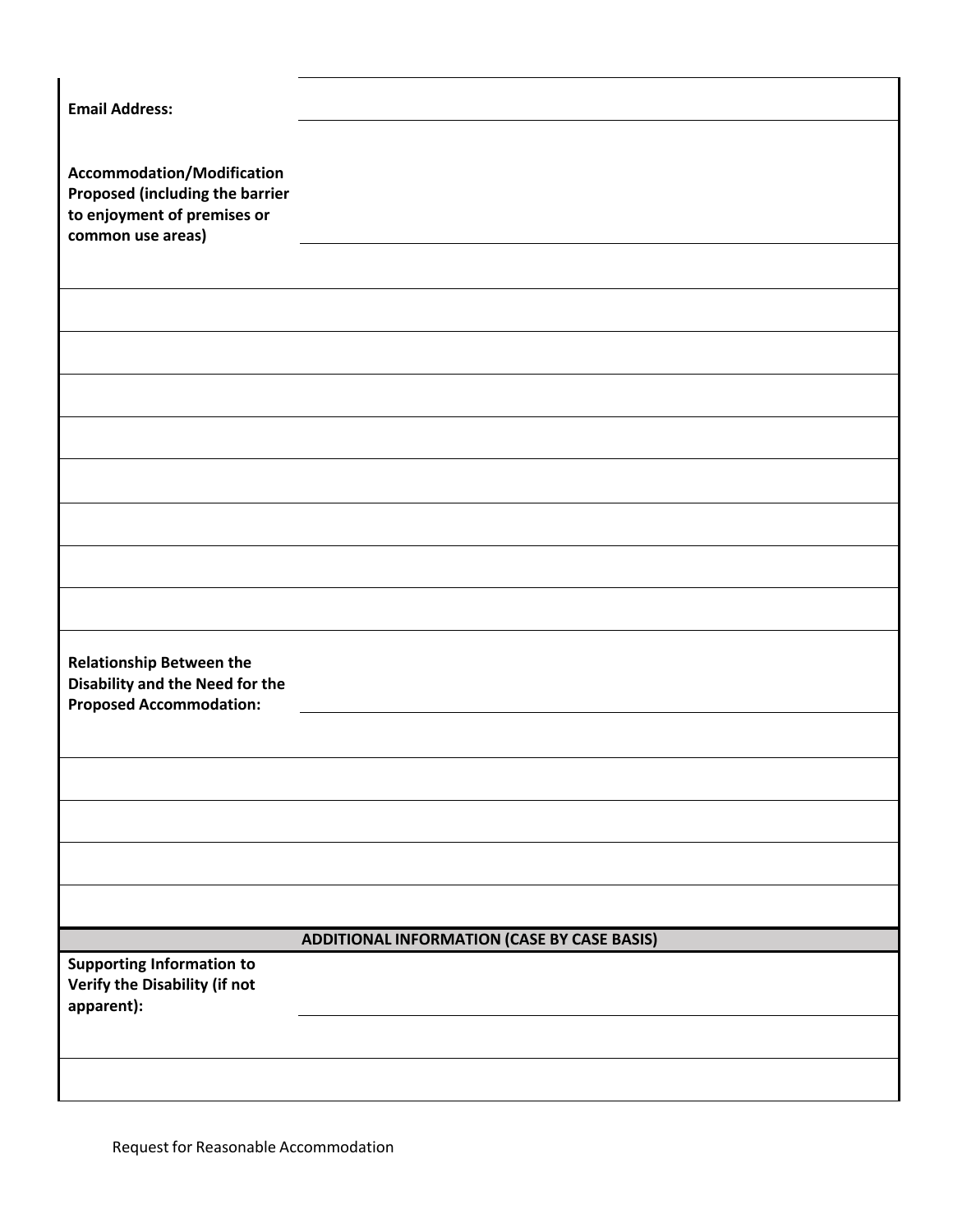| Verifying Entity's Information                                                                                                                                                                                                  |             |  |  |  |
|---------------------------------------------------------------------------------------------------------------------------------------------------------------------------------------------------------------------------------|-------------|--|--|--|
| <b>Name</b>                                                                                                                                                                                                                     |             |  |  |  |
| <b>Address</b>                                                                                                                                                                                                                  |             |  |  |  |
|                                                                                                                                                                                                                                 |             |  |  |  |
| Phone No.                                                                                                                                                                                                                       |             |  |  |  |
|                                                                                                                                                                                                                                 |             |  |  |  |
| Email                                                                                                                                                                                                                           |             |  |  |  |
| <b>Affiliation</b>                                                                                                                                                                                                              |             |  |  |  |
|                                                                                                                                                                                                                                 |             |  |  |  |
|                                                                                                                                                                                                                                 |             |  |  |  |
| Date:                                                                                                                                                                                                                           |             |  |  |  |
| If requesting a reasonable modification, I agree and acknowledge I will be responsible for all expenses associated<br>with making the modification.                                                                             |             |  |  |  |
| <b>Signature of Requestor</b>                                                                                                                                                                                                   | <b>Date</b> |  |  |  |
| If requesting a reasonable modification to the dwelling unit, I agree and acknowledge I will be responsible for all<br>expenses for and restoration of the dwelling unit to its condition prior to the reasonable modification. |             |  |  |  |
| <b>Signature of Requestor</b>                                                                                                                                                                                                   | <b>Date</b> |  |  |  |
| <b>Reasonable Accommodation</b>                                                                                                                                                                                                 |             |  |  |  |
| <b>Coordinator Determination</b><br>and Accommodation Granted                                                                                                                                                                   |             |  |  |  |
|                                                                                                                                                                                                                                 |             |  |  |  |
|                                                                                                                                                                                                                                 |             |  |  |  |
|                                                                                                                                                                                                                                 |             |  |  |  |
|                                                                                                                                                                                                                                 |             |  |  |  |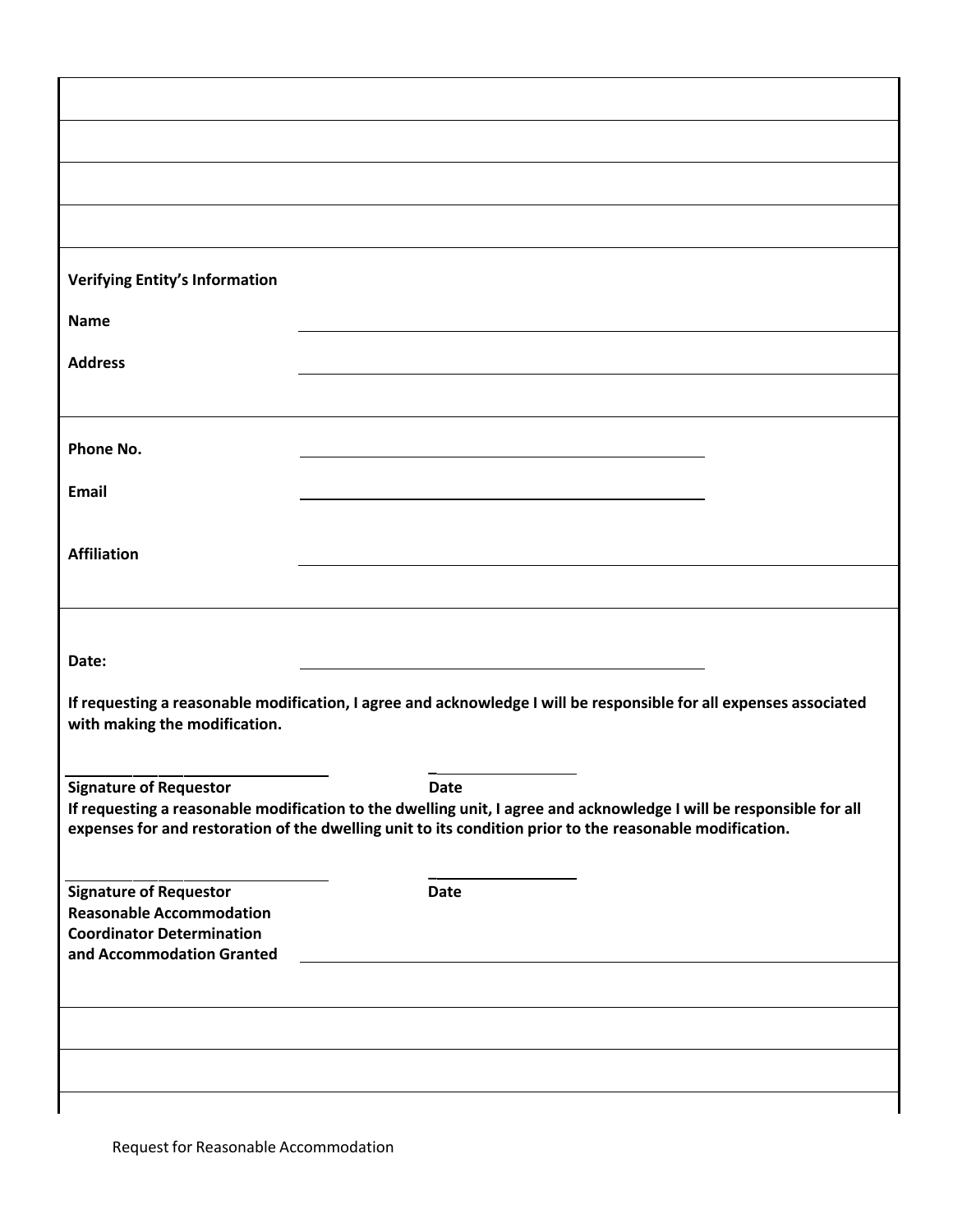| <b>Date of Determination</b> |  |
|------------------------------|--|
|                              |  |
|                              |  |
|                              |  |
|                              |  |
|                              |  |
|                              |  |
|                              |  |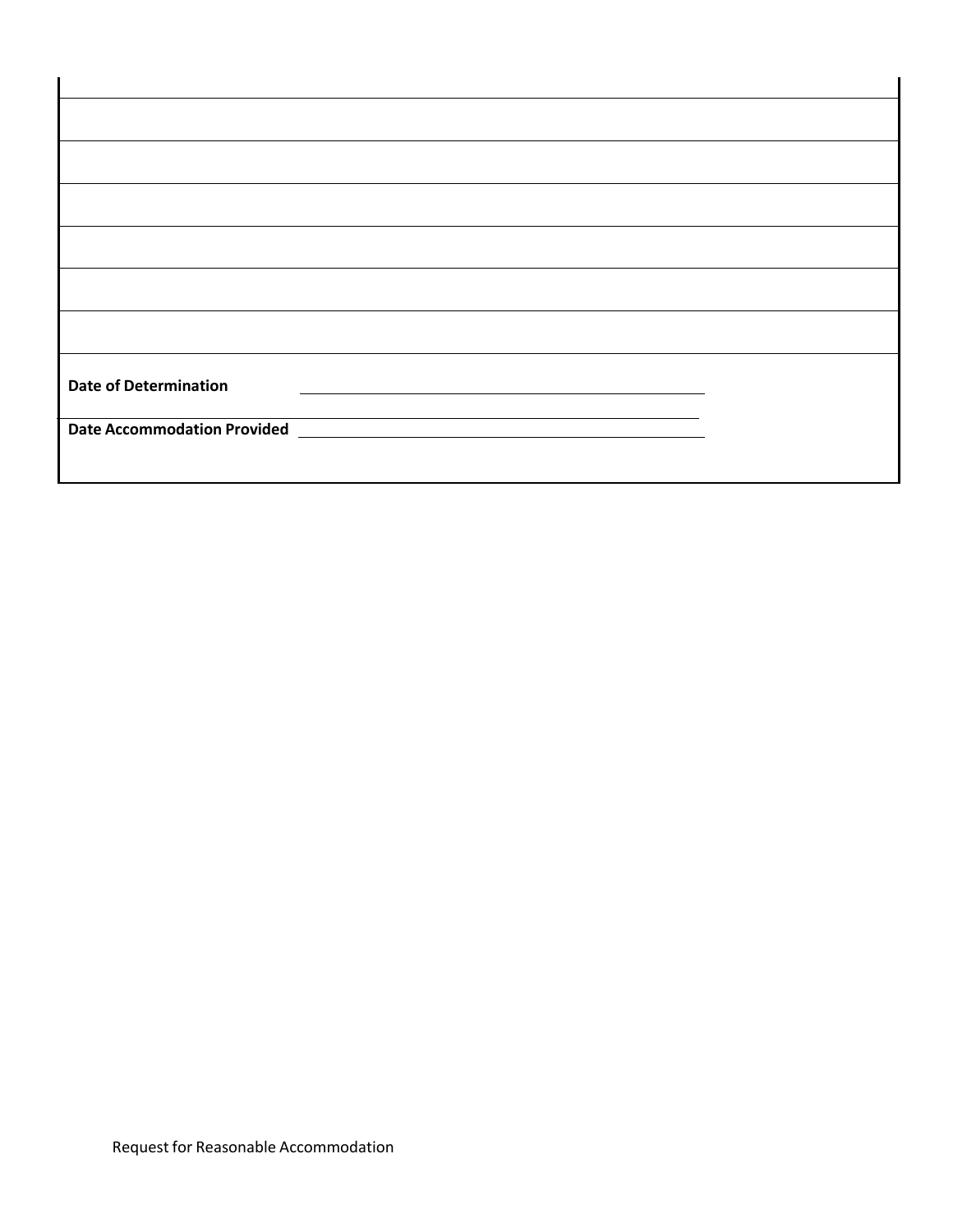# **EXHIBIT B**

**Confirmation of Disability and Need for Reasonable Accommodation or Modification**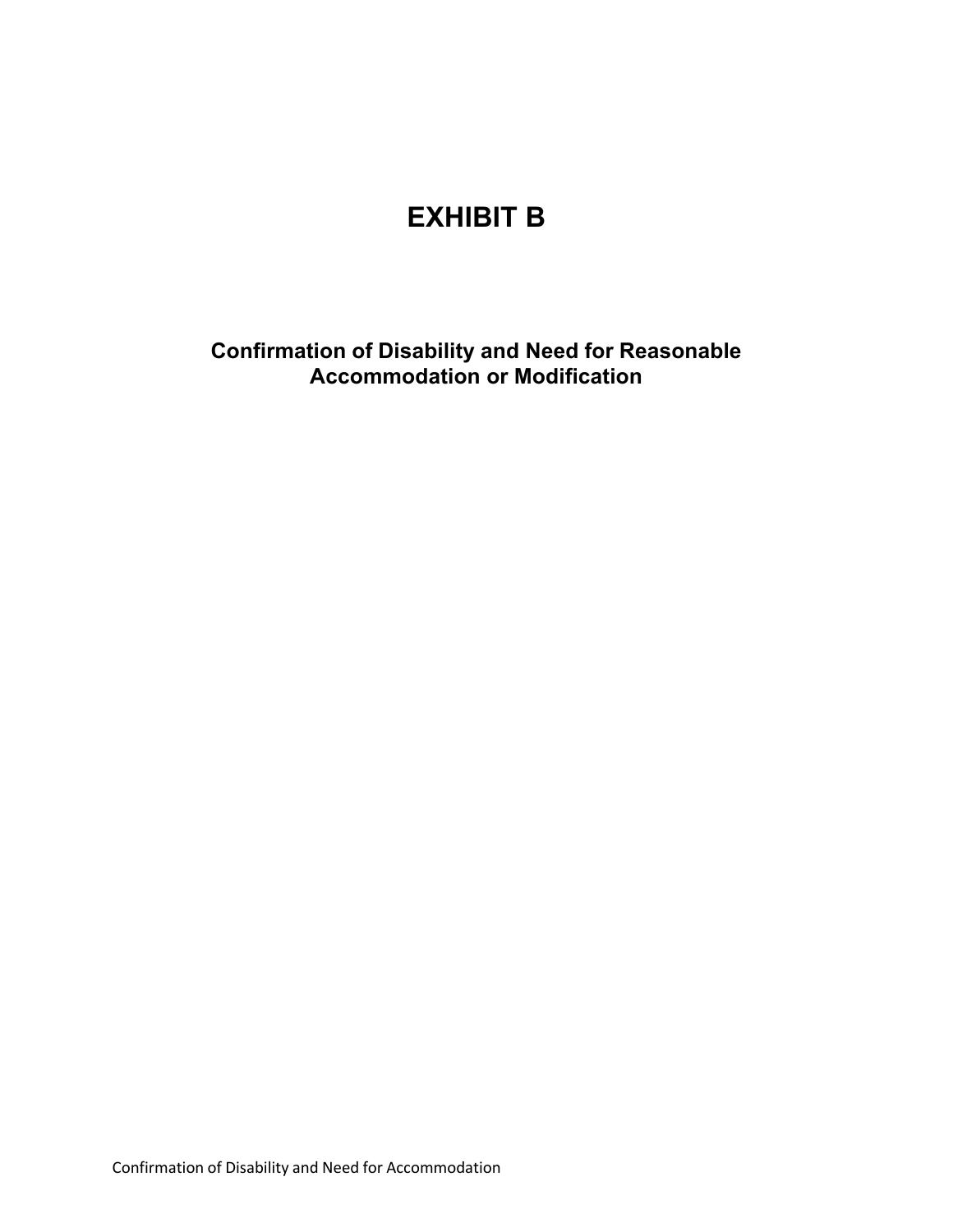| <b>CONFIRMATION OF DISABILITY AND NEED FOR ACCOMMODATION OR MODIFICATION</b>                                                                                                                                                                                                                                                                                                                                                                                                                                                                                                                                                                                                                                                                                                                                                                              |                |  |  |
|-----------------------------------------------------------------------------------------------------------------------------------------------------------------------------------------------------------------------------------------------------------------------------------------------------------------------------------------------------------------------------------------------------------------------------------------------------------------------------------------------------------------------------------------------------------------------------------------------------------------------------------------------------------------------------------------------------------------------------------------------------------------------------------------------------------------------------------------------------------|----------------|--|--|
| DATE:                                                                                                                                                                                                                                                                                                                                                                                                                                                                                                                                                                                                                                                                                                                                                                                                                                                     |                |  |  |
| TO:                                                                                                                                                                                                                                                                                                                                                                                                                                                                                                                                                                                                                                                                                                                                                                                                                                                       |                |  |  |
| <b>MEDICAL PROFESSIONAL'S NAME</b>                                                                                                                                                                                                                                                                                                                                                                                                                                                                                                                                                                                                                                                                                                                                                                                                                        | <b>ADDRESS</b> |  |  |
| Greenbelt Homes, Inc. ("GHI")<br>FROM:                                                                                                                                                                                                                                                                                                                                                                                                                                                                                                                                                                                                                                                                                                                                                                                                                    |                |  |  |
| Name of Person with<br><b>Disability</b>                                                                                                                                                                                                                                                                                                                                                                                                                                                                                                                                                                                                                                                                                                                                                                                                                  |                |  |  |
| <b>Address</b>                                                                                                                                                                                                                                                                                                                                                                                                                                                                                                                                                                                                                                                                                                                                                                                                                                            |                |  |  |
|                                                                                                                                                                                                                                                                                                                                                                                                                                                                                                                                                                                                                                                                                                                                                                                                                                                           |                |  |  |
| The person named above has asked GHI to provide the following reasonable accommodation or modification because of a disability:                                                                                                                                                                                                                                                                                                                                                                                                                                                                                                                                                                                                                                                                                                                           |                |  |  |
| Under federal law, if an individual requests a reasonable accommodation or modification because of a disability, we must consider the request. To do<br>this, we must verify that the individual qualifies as disabled under federal law and that the requested accommodation is reasonable. You can assist us<br>by answering the questions on this form and returning it to us in the stamped, self-addressed envelope enclosed for this purpose. The requestor's<br>consent to this release of information is set forth below.                                                                                                                                                                                                                                                                                                                         |                |  |  |
| <b>DEFINITION OF "DISABLED"</b>                                                                                                                                                                                                                                                                                                                                                                                                                                                                                                                                                                                                                                                                                                                                                                                                                           |                |  |  |
| Under federal law, an individual is disabled if they have a physical or mental impairment that substantially limits one or more major life activities,<br>has a record of such an impairment, or is regarded as having such an impairment. The term "physical or mental impairment" includes, but is not<br>limited to, such diseases and conditions as orthopedic, visual, speech, and hearing impairments, cerebral palsy, autism, epilepsy, muscular<br>dystrophy, multiple sclerosis, cancer, heart disease, diabetes, Human Immunodeficiency Virus infection, developmental disabilities, emotional<br>illness, drug addiction, and alcoholism. This definition doesn't include any individual who is a drug addict and is currently using illegal drugs, or an<br>alcoholic who poses a direct threat to property or safety because of alcohol use. |                |  |  |
| <b>INFORMATION REQUESTED</b>                                                                                                                                                                                                                                                                                                                                                                                                                                                                                                                                                                                                                                                                                                                                                                                                                              |                |  |  |
| 1.<br>Is the person identified above disabled, as defined above?                                                                                                                                                                                                                                                                                                                                                                                                                                                                                                                                                                                                                                                                                                                                                                                          | Yes<br>No      |  |  |
| In your professional opinion, is an accommodation/modification necessary for the person to have the same opportunity that an<br>2.<br>individual without a disability would have to use and enjoy their living quarters or common use areas of the Cooperative?                                                                                                                                                                                                                                                                                                                                                                                                                                                                                                                                                                                           |                |  |  |
| No<br>Yes                                                                                                                                                                                                                                                                                                                                                                                                                                                                                                                                                                                                                                                                                                                                                                                                                                                 |                |  |  |
| Medical Specialty (e.g., orthopedics, cardiology, etc.)                                                                                                                                                                                                                                                                                                                                                                                                                                                                                                                                                                                                                                                                                                                                                                                                   |                |  |  |
| Name of Medical Practice                                                                                                                                                                                                                                                                                                                                                                                                                                                                                                                                                                                                                                                                                                                                                                                                                                  |                |  |  |
|                                                                                                                                                                                                                                                                                                                                                                                                                                                                                                                                                                                                                                                                                                                                                                                                                                                           |                |  |  |
| <b>MEDICAL PROFFESIONALS SIGNATURE</b>                                                                                                                                                                                                                                                                                                                                                                                                                                                                                                                                                                                                                                                                                                                                                                                                                    |                |  |  |
| MEDICAL LICENSE #                                                                                                                                                                                                                                                                                                                                                                                                                                                                                                                                                                                                                                                                                                                                                                                                                                         |                |  |  |
|                                                                                                                                                                                                                                                                                                                                                                                                                                                                                                                                                                                                                                                                                                                                                                                                                                                           |                |  |  |